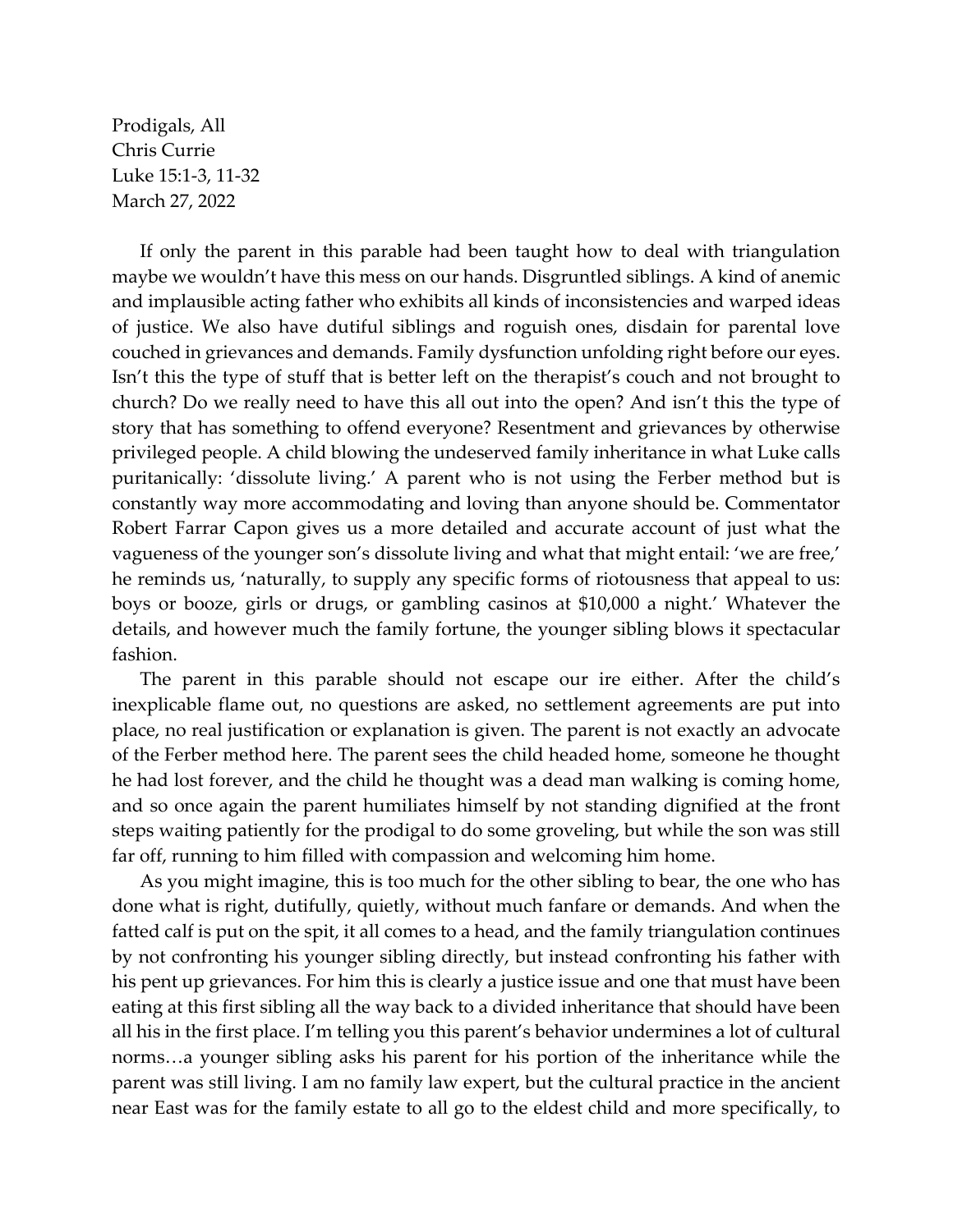the eldest male sibling. This younger sibling has no claim or rights to this inheritance but gets a portion anyway. In Robert Capon's words, 'he tells his father to put his will into effect [now], to drop legally dead on the spot.' Indeed, the thread that runs through the behavior of the parent throughout this parable is the willingness to suffer indignity after indignity, to defy cultural norms, to risk forfeiting his very existence. Capon reminds us that the 'living' that the father divides up was not just stuff, but comes from the Greek word 'ton bion,' or life, being, and what the father gave away freely and what the son wasted away so frivolously was 'their whole existence, their very being, their lives.'[1](#page-1-0)

Many years ago in a seminary classroom, some students were tasked to re-name this parable. We were to read this story together and to question whether Luke or some ancient scripture collator knew what they were talking about when they named this parable the parable of the prodigal son. It's the father after all, who behaves erratically, who lets go of his dignity, who welcomes his scoundrel son back home, a son who has already prepared a speech renouncing his status as a child and requesting to just be treated like a hired hand. And it's not like the older brother loves his existence as his father's son either and sees himself not as his father's beloved child but in his own words, 'for all these years I have been working like a slave for you.' Both sons preferred another identity. So various groups of seminary students were organized and we put our heads together and tried to tap into our creative side to assess whether this parable was misnamed and if so, what a more appropriate title would be. Doing my best to recollect, here are some of the substitutionary titles: 'The Parable of the Father and His Children,' (not the most creative, but pretty descriptive), 'The Parable of the Father's Love,' (again, an obvious shift of emphasis from the prodigal to the gracious behavior of the parent but perhaps more creative and descriptive), 'The Parable of the Brooding Brother,' (I think this group just did not want to rename the parable exactly like the other two groups so they tried to be different but I am not sure they really believed that the parable was mostly about the older sibling), and perhaps one more alternate title was offered, 'The Parable of the Forgiving Father.' All good efforts, but in retrospect, I wonder if those ancient biblical collators were right after all. I wonder if the central figure of this whole story really is the prodigal son.

After all, Paul's letter to the Philippians reminds us that though Christ was in the form of God, 'he did not regard equality with God as something to be exploited, but he emptied himself, taking the form of a slave and being found in human form,' he humbled himself, even to the point of death. Could this parable be about a prodigal Savior who is not content to preserve his divine inheritance but who instead spends his inheritance and existence on people like us in the far country? Could the prodigal son leave his father's

<span id="page-1-0"></span><sup>1</sup> Robert Farrar Capon, *Kingdom, Grace, & Judgment: Paradox, Outrage, and Vindication in the Parables of Jesus*, 294.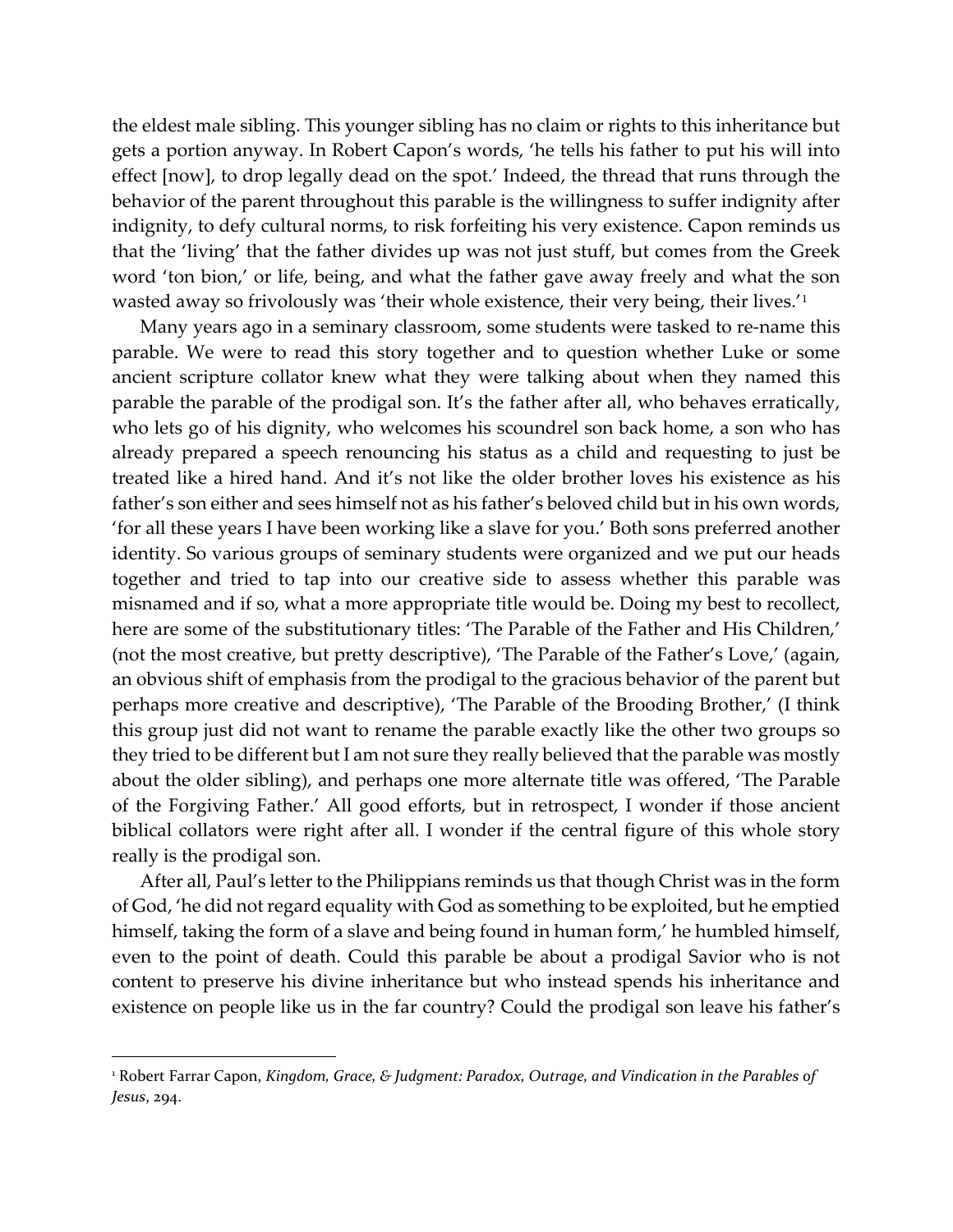house and come for people like us, people who don't have our act together, people who often squander what precious resources, time, and relations we have, people who prefer to stay in the dysfunction of dissolute leaving rather than enter the grounds of grace. Maybe this parable is about a prodigal son who comes for us in the far country and puts his very existence on the line for our sake in order to bring us back home to the extravagant grace of his parent. This story is not just about a man and his two sons, it is about us. This story is not just about a father who gives away his children's inheritance while he is still alive, this story is not just about a son who seemingly wastes his gift and existence away, this story is not just about a son who cannot stomach such wasteful living and prefers to stew in the juices of his own resentments. This story is about all these things, but it radiates beyond all these things. This story is also about us and includes us. This story is about a grace and a love that extends beyond this family dynamic and brings us into this realm of grace, not as second-class citizens or hired hands or less-thans in any way, but as the prodigal children of this erratic, undignified, and gracious deity, who refuses to see us, treat us, or welcome us as anything less than children of God. In Will Willimon's words, while we were still in the far country, 'while we were hostile, ungodly, chaotic, and rebellious, Christ died for us, rose for us, and appears to us. God didn't wait for us to get our act together.'[2](#page-2-0)

As a teacher and storyteller, let's just say Jesus is not great at closure. Loose ends are not all tied up, there is no, 'and they all lived happily ever after' at the end of the story, though the story does end with a big feast and celebration. But not all is complete.We are left to wonder where we are in this story and what to do next. Will prodigals like us chafe at the lavishness of the grace that encounters us before we gave it permission and accepted it? Will we brood with the elder brother and long for a dispensation more to our liking? Will we remain in the far country too proud to admit that our Messiah looks more like a prodigal son than a hero on horseback? Will we refuse to attend the divine banquet because of all the riff-raff that got in with us? Unfortunately, Jesus does not give us answer to all those questions. He is frustratingly un-controlling, letting us linger as prodigals in the far country, or continue to stew on the outside of the party with the other brother, or letting us dabble with an existence that is something less than a child of God. And churches are no different. It is easier to function as a community of high achievers doing good in the world than it is to see ourselves as a community of prodigals. It is easier to function as a community that tailors our identity to people's felt needs, not asking us for much but just making us comfortable and guiltfree as middle-class Americans, than it is to live together with people whose zip code, skin color, or immigration status preclude them from the divine banquet. It is easier to stew in our own grievances, there's enough grace to spare for all of us. It is easier to run errands for the political establishment

<span id="page-2-0"></span><sup>2</sup> Will Willimon, *How Odd of God*, 114